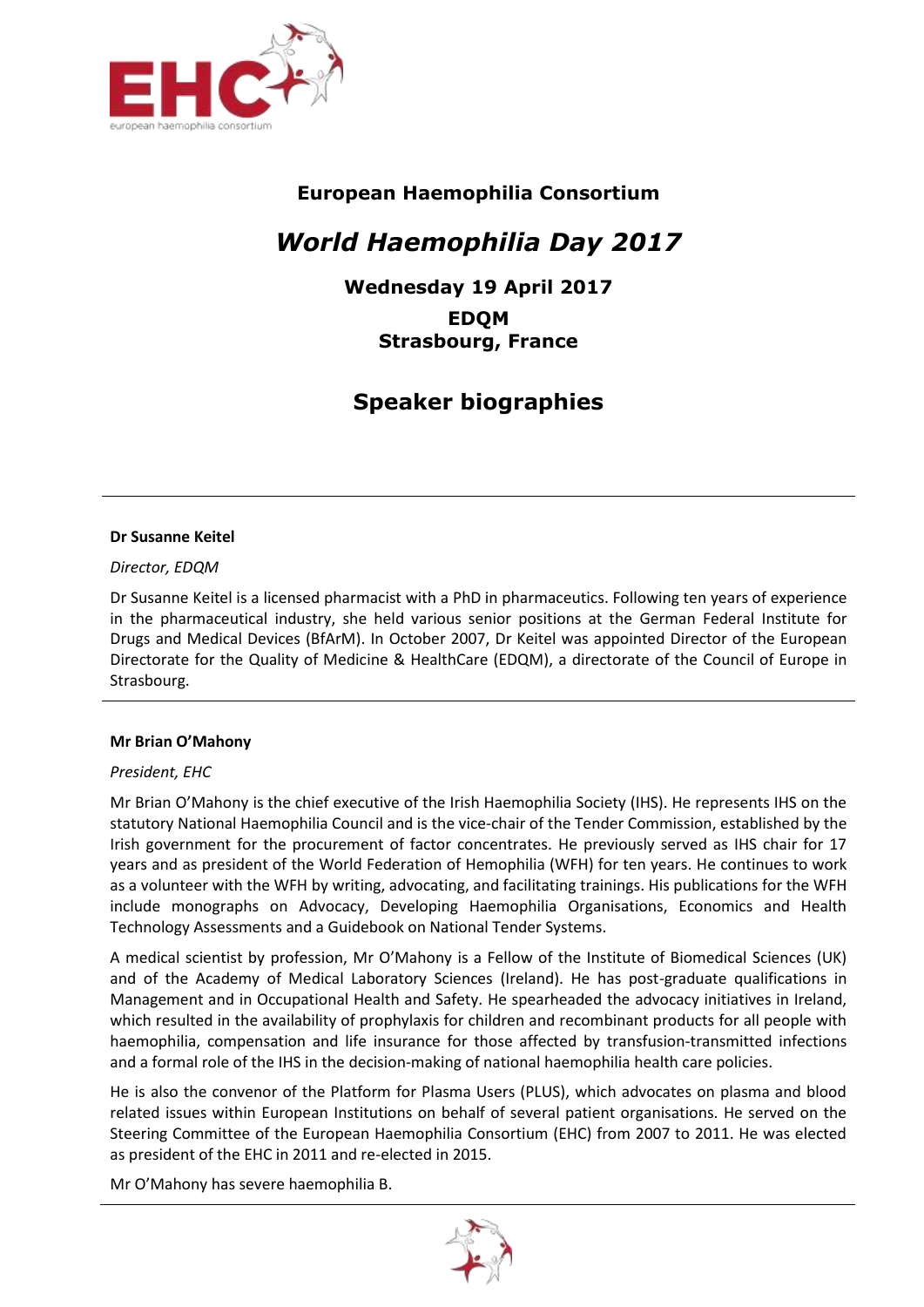# **Prof Wolfgang Schramm**

# *University of Munich*

Prof Wolfgang Schramm has been working on haemostasis and haemophilia since 1973. He has received certifications for internal medicine (1980), habilitation (1982) and transfusion medicine (1997). In 1982, he became a professor at the Faculty of Medicine of the University of Munich, after having been appointed as head of the department of haemostaseology the previous year. Since 1997, he led the combined departments for transfusion medicine and haemostaseology at the university of Munich, until he retired in 2011.

Prof Schramm serves on many national and international regulatory bodies and committees, such as expert groups focusing in haemophilia within the Deutsche Arbeitsgemeinschaft für Blutgerinnungsforschung (DAB) / Gesellschaft für Thrombose-und Hämostaseforschung (GTH), as well as many regulatory advisory boards both in Germany and at European level. He has served as member and chairman in several scientific and humanitarian societies, including DAB/GTH, the advisory board of the German Haemophilia Society and is associate editor for the *Journal of Thrombosis and Haemostasis* and "Bayerische Kinderhilfe Rumanien."

His particular scientific interest in the field of haemostasis is haemophilia care. In clinical research, he initiated several patient-outcome studies, cost-effectiveness evaluations and meetings to enhance optimal use of blood and plasma-derivatives at national and international level (Wildbad Kreuth Initiatives  $I-IV$ ).

He is the author of more than 300 papers published in books, international or national scientific journals and conference proceedings.

# **Dr Marie-Emmanuelle Behr-Gross**

# *Scientific Officer, EDQM*

Marie-Emmanuelle Behr-Gross is a pharmacy graduate of the University of Strasbourg, France. After her Pharm D and a short spell in pharmaceutical practice, she began teaching science and undertook a fundamental research project in biology. Having spent several years working at the Regional Blood Centre of Strasbourg (EFS Alsace), she was awarded a PhD in Pharmacology and became a lecturer at the Faculty of Pharmacy (University of Strasbourg). After further experience in the development and control of health products, she joined the EDQM (1997), where she has been involved in the Biological Standardisation Programme, an applied research programme co-sponsored by the European Union and the Council of Europe on the establishment of reference preparations and methods for the quality control of biomedicines.

From 2007 to 2010, Dr Behr-Gross was the Scientific Administrator in charge of the organ transplantation steering committee (CD-P-TO) of the Council of Europe. From 2007 to 2012, she was also the Scientific Administrator of the blood transfusion steering committee (CD-P-TS) of the Council of Europe. As such, she coordinated efforts on policy advice (drafting of non-mandatory legal instruments), publications (Blood Guide), annual enquiries, organisation of specialised symposia and management of ad hoc working groups in charge of various topics (e.g. procurement of rare blood, pathogen inactivation, blood components supply management, transfusion safety).

In 2013, she began working on the Biological Standardisation Programme.

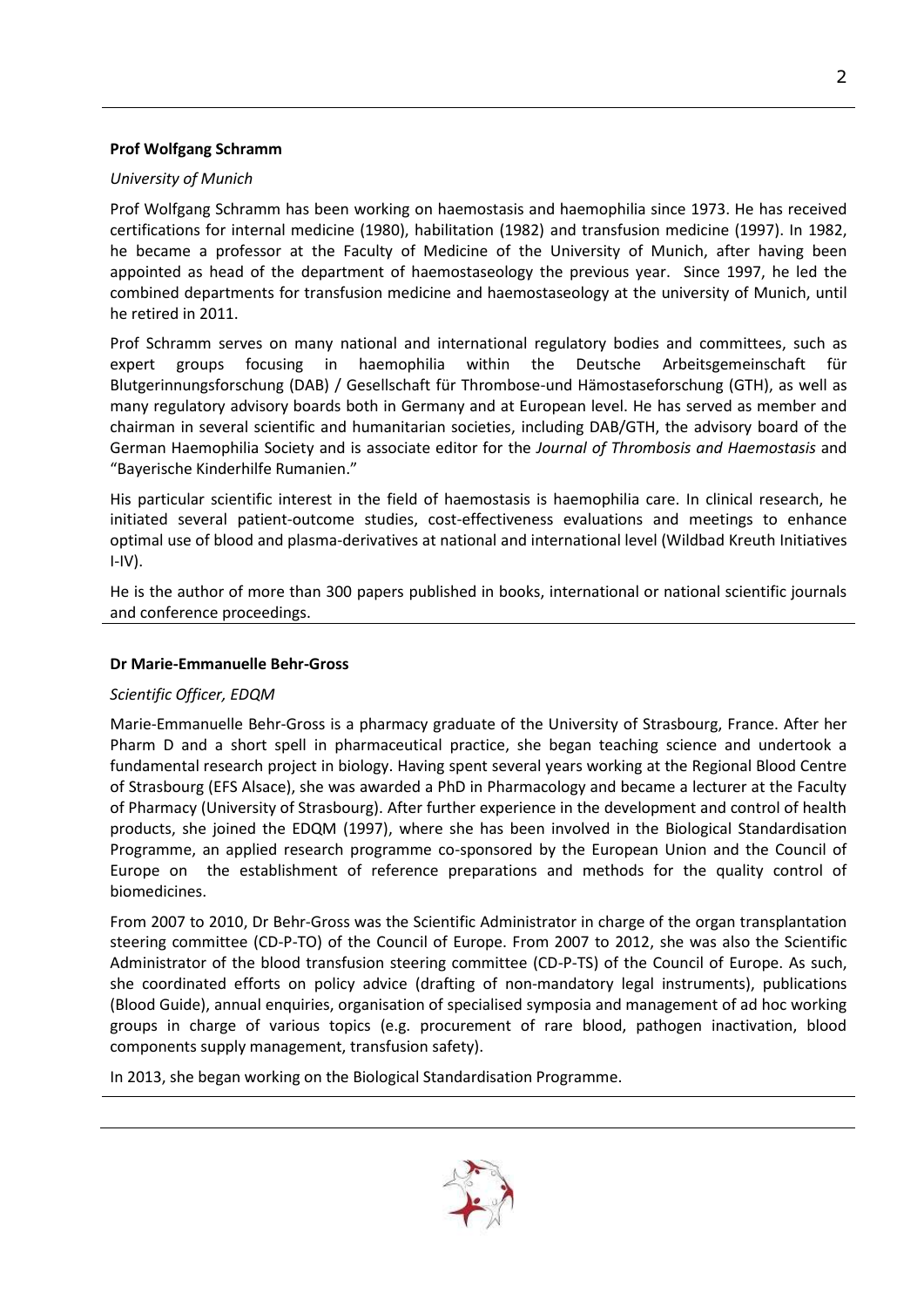# **Prof Margit Serban**

# *University Clinic, Timisoara*

Margit Şerban, MD PhD, is the head of the III<sup>rd</sup> Paediatric University Clinic and the head of the Bone Marrow Transplant (BMT) Center in Timisoara, Romania.

She is the founding president of the "Cristian Şerban Foundation for Children and Adolescent Aid", a nonprofit, non-governmental organization that aimed and succeeded in building and establishing a hospital for evaluation, education, therapy and rehabilitation of children with diabetes, haemophilia and other chronic diseases. Known as the Evaluation and Rehabilitation Clinic Center for Children and Adolescents "Cristian Şerban", the hospital is the only one of this kind in Romania.

Professor Serban is a member of the Romanian Medical Academy, the Romanian Academy of Scientists, and eight national Scientific Societies focusing on paediatrics, genetics, immunology, onco-paediatrics, haematology, hepatology, gastroenterology, thrombosis and haemostasis. She is also a member of many international medical societies, including the International Society for Paediatric Oncology (SIOP) and Gesellschaft fuer Thrombose und Haemostasis (GTH). She is the president of the Medical Society Timişoara Medicală - branch Pediatrics and of the Medical Academy - branch Timişoara.

She is the honorary president of the Romanian Haemophilia Association.

# **Mr Daniel Andrei**

# *President, EHC Romanian NMO*

Daniel Andrei is a graduate of Babes-Bolyai University in Cluj-Napoca, Romania. He holds a Master's Degree in Child and Family Welfare, Social Policies and Social Services. Mr. Andrei is licensed in Social Work and Special Psycho Pedagogy with emphasis on children with disabilities.

Mr. Andrei is the President of the Romanian Haemophilia Association.

# **Mr Cees Smit**

*EGAN*

Cees Smit studied business economics at the Free University in Amsterdam.

From 1978 till now, he has been a member of the research project 'Haemophilia in The Netherlands' at the Leiden University Medical Centre (LUMC). From 1987 till 1998, he was co-ordinator of the Netherlands Haemophilia Society, after which he worked in the mental health area.

In January 2003, he received an honorary doctorate from the College of Deans of the University of Amsterdam in recognition of his work on patient participation, haemophilia and medical biotechnology.

At ZonMw (The Netherlands Organisation for Health Research and Development), he is on the Commission for Translational Gene Therapy and Stem Cell Therapy. He is also chair of the Policy Board of the Biobank of Radboud UMCN.

In recent years, he wrote several books on ageing with chronic diseases, like haemophilia and HIV. 'Ageing with haemophilia' was published in English in 2007. The book 'Ageing with HIV' is written in Dutch and was published on December 1, 2009 - World Aids Day.

In September 2015, together with Annemarie de Knecht – van Eekelen, he published the book 'De macht

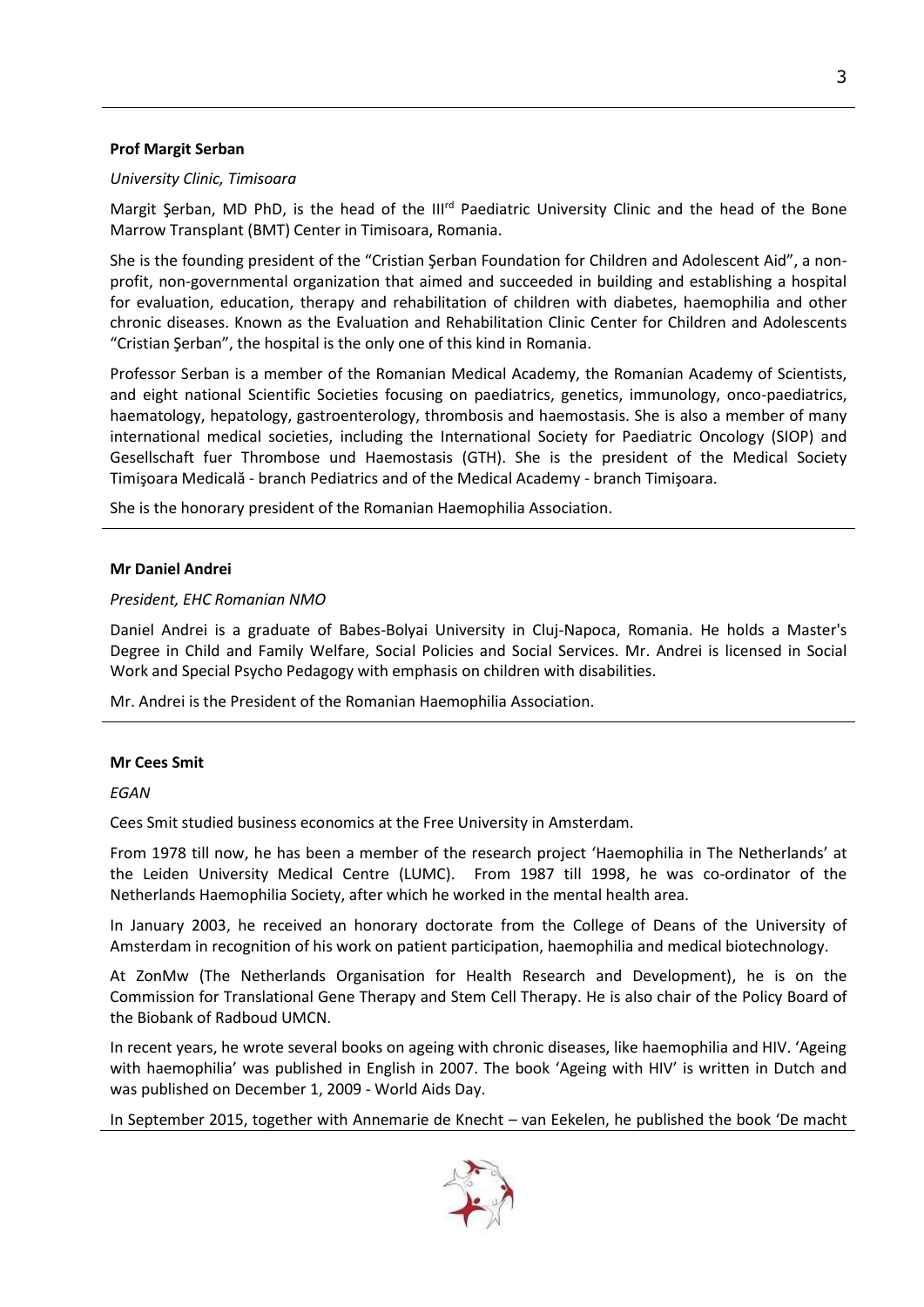van de patiënt, baas over je eigen ziekte', which would translate in English as 'The power of the patient, boss of your own disease'. One of the issues covered in this book is the increasing cooperation between patients, researchers and industry in the drug development process (Patient 3.0).

#### **Mr Gerry O'Reilly**

#### *Board member, Irish Haemophilia Society*

Mr O'Reilly resides in County Kilkenny, Ireland. Gerry is 56 years old and was born with severe haemophilia A. Currently, he is serving as Board Member and Treasurer of the Irish Haemophilia Society.

During this event, he will be giving a presentation on living with haemophilia and of the contamination with HIV and hepatitis C through treatment in the mid-1980s and early 1990s.

Mr O'Reilly will also discuss efforts to control HIV, as well as two failed attempts to clear HCV.

#### **Mr Zafar Yuldoshev**

*Project Coordinator, UNDP Ukraine*

#### **Naja Skouw-Rasmussen**

#### *Member, EHC Steering Committee*

Naja Skouw-Rasmussen is a volunteer with the Danish Haemophilia Society (DHS), where she organises youth meetings, women's weekend and the DHS annual meeting. She was actively involved in the DHS project to promote telemedicine in haemophilia treatment. For the last seven years, she has been on the DHS's board of directors. While she has an interest in working on activities to promote the wellbeing of all of those affected by bleeding disorders, the issues closest to her heart is improving the life of women affected by bleeding disorder in terms of improving diagnose, treatment options, social acceptance and support.

Internationally, she has worked on Young Voices India, a project focusing on supporting and motivating the young leaders with a bleeding disorder in India. Furthermore, she has actively participated in several conferences organised by the World Federation of Hemophilia (WFH), as well as the EHC youth workshops, EHC leadership workshops and EHC annual meetings.

She holds a Master in Geography and a Master in Development Studies and works at the National Council for Volunteering (Denmark).

Naja Skouw-Rasmussen has von Willebrand disease.

#### **Prof Cédric Hermans**

# *President, EAHAD*

Cedric Hermans is head of the Division of Haematology, the Haemostasis and Thrombosis Unit and the Haemophilia Centre of the Saint-Luc University Hospital in Brussels, Belgium. He was appointed Associate Professor at the Medical School of the Catholic University of Louvain in 2003 and Full Professor in 2012.

Prof Hermans has published over 125 original articles in international journals and is a member of several scientific societies and advisory boards. Presently, his main research interests lie in the area of

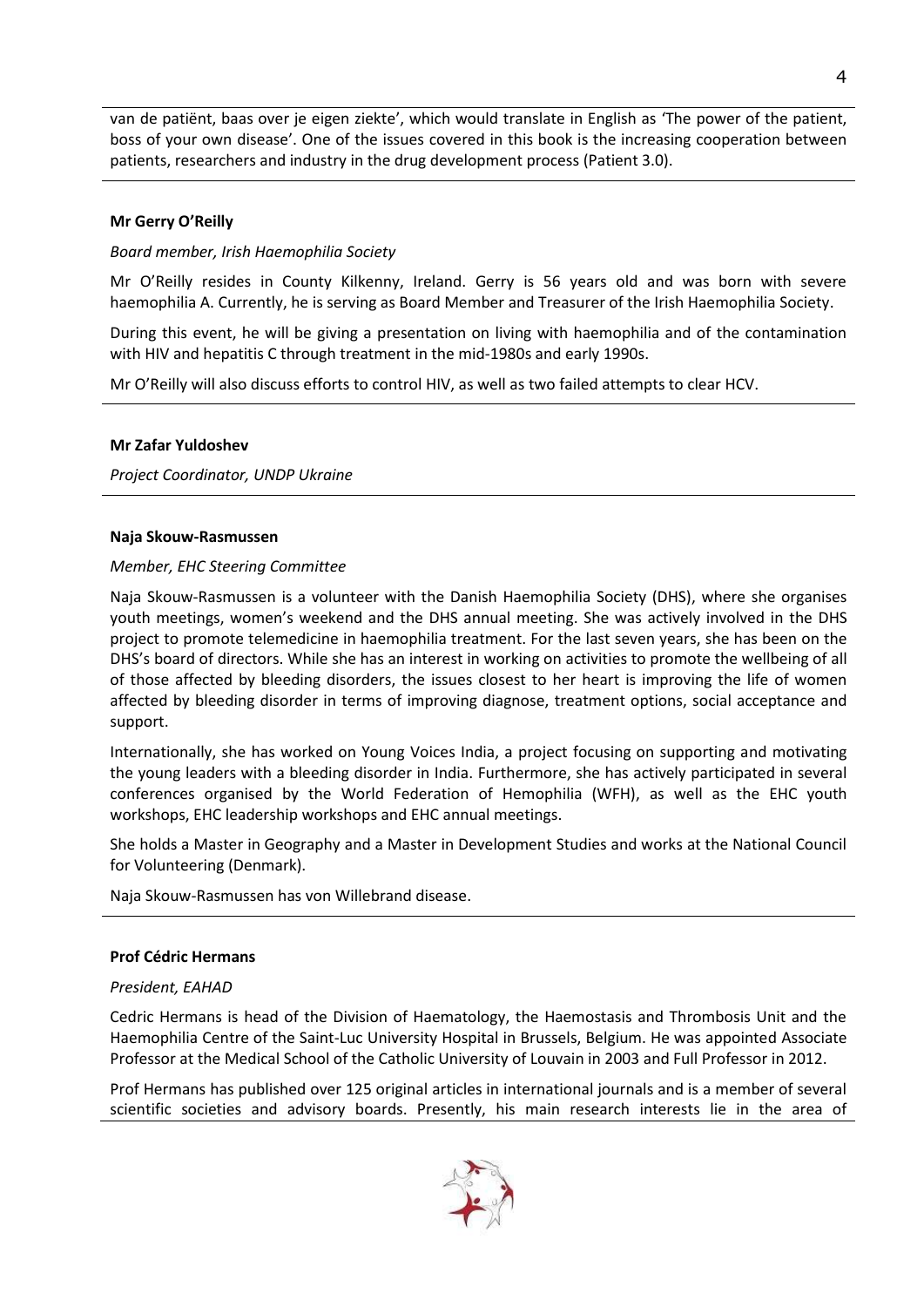haemostasis and thrombosis, especially clinical studies on the treatment of haemophilia, new anticoagulants, and the management of thrombosis.

#### **Mr Mirko Jokic**

# *Member, EHC Inhibitor Working Group*

Mirko Jokic is actively involved in the Serbian Haemophilia Society (SHS), especially in the field of Inhibitors. He initiated the establishment of the Inhibitor Group within the SHS, which deals with inhibitor-related topics and events. He is the coordinator of this group and works closely with other parts of the SHS. In addition, he is responsible for the online activities of the SHS, such as raising awareness on haemophilia through the social networks.

Since 2015, Mr Jokic is a member of the EHC Inhibitor Working Group, which aims to develop the European Inhibitor Network - a network to combat social isolation and improve the wellbeing of people living with inhibitors, their families and caregivers. The EHC Inhibitor Working group is also developing the European treatment guidelines for people with bleeding disorders and inhibitors.

#### **Dr Radoslaw Kaczmarek**

# *Member, EHC Steering Committee*

Dr Radoslaw (Radek) Kaczmarek is an assistant professor at Hirszfeld Institute of Immunology and Experimental Therapy in Wroclaw, Poland. His research interests involve glycobiology and transfusion medicine.

Dr Kaczmarek is a board member of the Polish Haemophilia Society and a member of the European Haemophilia Consortium (EHC) Steering Committee. He has been a volunteer with both organisations and the World Federation of Hemophilia for many years. Dr Kaczmarek has been involved in many advocacy efforts for improvement of haemophilia care, both in his home country and at the European level, representing the EHC vis-à-vis the European Medicines Agency and other relevant institutions.

Radek has severe haemophilia A.

# **Prof Paul Giangrande**

# *Chair, EHC Medical Advisory Group*

Paul Giangrande is the chair of the EHC Medical Advisory Group (MAG) since 2013In 2015, Prof Giangande retired from his position as consultant haematologist at Oxford University Hospitals NHS Trust (UK), where he was also the director of the Oxford Haemophilia Centre.

Prof Giangrande studied medicine at the University of Manchester (UK) in 1979, after previously obtaining a First-Class Bachelor of Science (BSc) degree in pharmacology. After obtaining postgraduate qualifications in both adult and paediatric medicine, he trained in haematology in various major hospitals in London. He obtained a research doctorate in 1991 for his work at the Royal Free Hospital in London (UK) on immunological aspects of haemophilia treatment. He subsequently worked in Italy at the Milan Haemophilia Centre with Professor PM Mannucci between 1989 and 1990, before being appointed to his position in Oxford in 1991.

He served as elected WFH vice-president (medical) from 2000 to 2008 inclusive and has wide